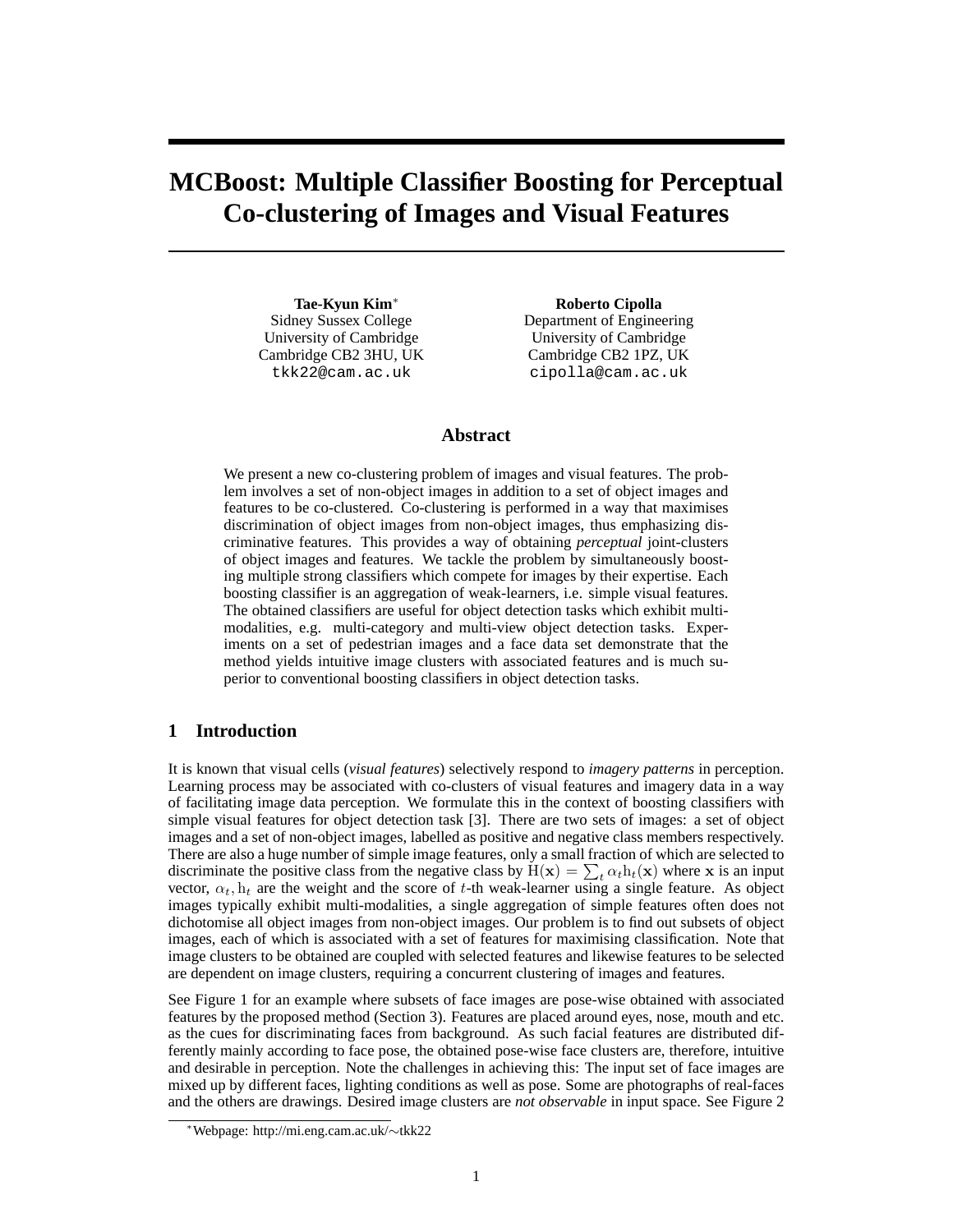

Figure 1: **Perceptual co-clusters of images and visual features.** *For given a set of face and random images and simple visual features, the proposed method finds perceptual joint-clusters of face images and features, which facilitates classification of face images from random images. Face clusters are pose-wise obtained.*

for the result of the traditional unsupervised method (k-means clustering) applied to the face images. Images of the obtained clusters are almost random with respect to pose. To obtain perceptual face clusters, a method requires a discriminative process and part-based representations (like the simple features used). Technically, we must be able to cope with an arbitrary initialisation of image clusters (as target clusters are hidden) and feature selection among a huge number of simple visual features.

The proposed method (Section 3) has potential for wide-applications in perceptual data exploration. It generally solves a new co-clustering problem of a data set (e.g. a set of face images) and a feature set (e.g. simple visual features) in a way to maximise discrimination of the data set from another data set (e.g. a set of random images). The method is also useful for object detection tasks. Boosting a classifier with simple features [3] is a state-of-the-art in object detection tasks. It delivers high accuracy and is very time-efficient. Conventionally, multiple boosting classifiers are separately learnt for multiple categories and/or multiple views of object images [6]. It is, however, tedious to manually label category/pose for a large data set and, importantly, it is not clear to define object categories and scopes of each pose. Would there be a better partitioning for learning multiple boost-



Figure 2: **Image sets obtained by the k-means clustering method.**

ing classifiers? We let this be a part of automatic learning in the proposed method. It simultaneously boosts multiple strong classifiers, each of which has expertise on a particular set of object images by a set of weak-learners.

The remainder of this paper is arranged as follows: we briefly review the previous work in Section 2 and present our solution in Section 3. Experiments and conclusions are drawn in Section 4 and Section 5 respectively.

# **2 Related work**

Existing co-clustering work (e.g. [1]) is formulated as an unsupervised learning task. It simultaneously clusters rows and columns of a co-occurrence table by e.g. maximising mutual information between the cluster variables. Conversely, we make use of class labels for discriminative learning. Using a co-occurrence table in prior work is also prohibitive due to a huge number of visual features that we consider.

Mixture of Experts [2] (MoE) jointly learns multiple classifiers and data partitions. It much emphasises local experts and is suitable when input data can be naturally divided into homogeneous subsets, which is, however, often not possible as observed in Figure 2. In practice, it is difficult to establish a good initial data partition and to perform expert selection based on localities. Note that EM in MoE resorts to a local optimum. Furthermore, the data partitions of MoE could be undesirably affected by a large background class in our problem and the linear transformations used in MoE are limited for delivering a meaningful part-based representation of images.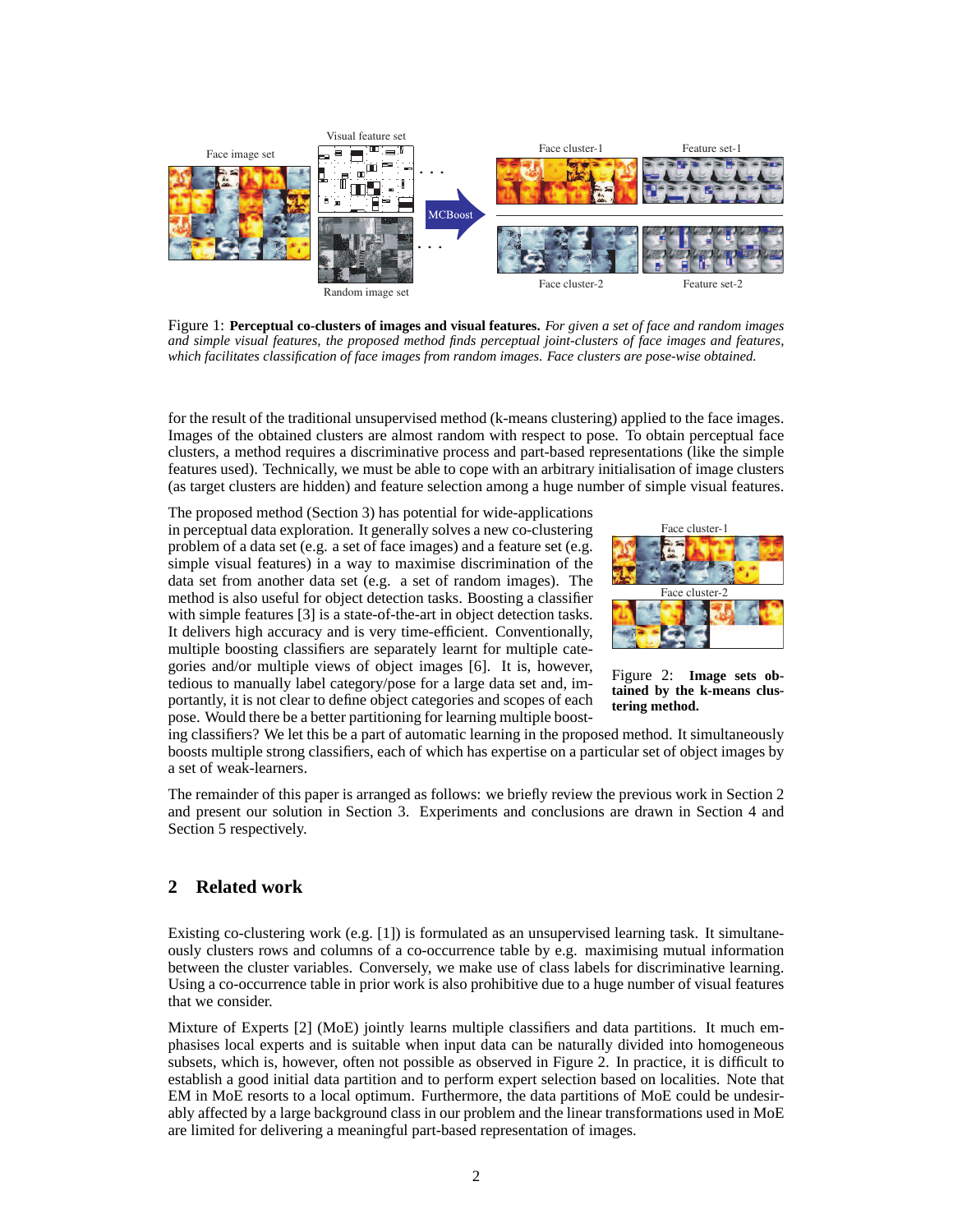

Figure 3: *(left) Risk map for given two class data (circle and cross). The weak-learners (either a vertical or horizontal line) found by Adaboost method [7] are placed on high risk regions. (right) State diagram for the concept of MCBoost.*

Boosting [7] is a sequential method of aggregating multiple (weak) classifiers. It finds weak-learners to correctly classify erroneous samples in previous weak-learners. While MoE makes a decision by dynamically selected local experts, all weak-learners contribute to a decision with learnt weights in boosting classifier. As afore-mentioned, expert selection is a difficult problem when an input space is not naturally divided into sub-regions (clusters). Boosting classifier solves various non-linear classification problems but cannot solve XOR problems where only half the data can be correctly classified by a set of weak-learners. Two disjointed sets of weak-learners, i.e. two boosting classifiers, are required to conquer each half of data by a set of weak-learners.

Torralba et al. have addressed joint-learning of multiple boosting classifiers for multiple category and multiple view object detection [4]. The complexity of resulting classifiers is reduced by sharing visual features among classifiers. Each classifier in their method is based on each of category-wise or pose-wise clusters of object images, which requires manual labels for cateogry/pose, whereas we optimise image clusters and boosting classifiers simultaneously.

### **3 MCBoost: multiple strong classifier boosting**

Our formulation considers  $K$  strong classifiers, each of which is represented by a linear combination of weak-learners as

$$
H_k(\mathbf{x}) = \sum_t \alpha_{kt} h_{kt}(\mathbf{x}), \qquad k = 1, ...K,
$$
 (1)

where  $\alpha_{kt}$  and  $h_{kt}$  are the weight and the score of t-th weak-learner of k-th strong classifier. Each strong classifier is devoted to a subset of input patterns allowing repetition and each weak-learner in a classifier comprises of a single visual feature and a threshold. For aggregating multiple strong classifiers, we formulate Noisy-OR as

$$
P(\mathbf{x}) = 1 - \prod_{k} (1 - P_k(\mathbf{x})),
$$
\n(2)

where  $P_k(\mathbf{x}) = \frac{1}{1 + \exp(-H_k(\mathbf{x}))}$ . It assigns samples to a positive class if any of classifiers does and assigns samples to a negative class if every classifier does. Conventional design in object detection study [6] also favours OR decision as it does not require classifier selection. An individual classifier is learnt from a subset of positive samples and all negative samples, enforcing a positive sample to be accepted by one of the classifiers and a negative sample to be rejected by all. Our derivation builds on the previous Noisy-OR Boost algorithm [5], which has been proposed for multiple instance learning.

The sample weights are initialised by random partitioning of positive samples, i.e.  $w_{ki} = 1$  if  $\mathbf{x}_i \in k$ and  $w_{ki} = 0$  otherwise, where i and k denote i-th sample and k-th classifier respectively. We set  $w_{ki} = 1/K$  for all k's for negative samples. For given weights, the method finds K weak-learners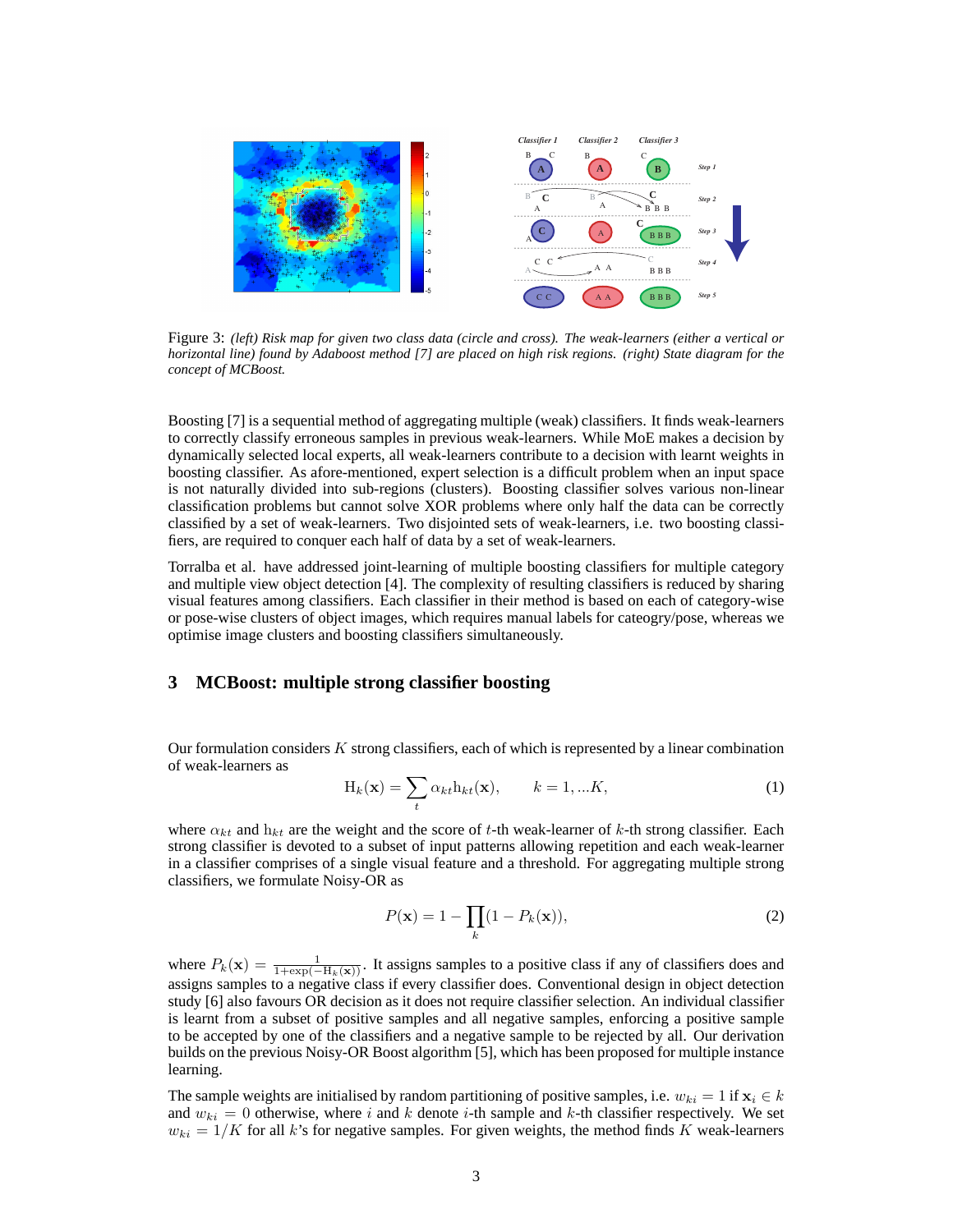# **Algorithm 1.** MCBoost

**Input:** A data set  $(x_i, y_i)$  and a set of pre-defined weak-learners **Output:** Multiple boosting classifiers  $H_k(\mathbf{x}) = \sum_{t=1}^T \alpha_{kt} h_{kt}(\mathbf{x}), k = 1...,K$ 1. Compute a reduced set of weak-learners  $H$  by risk map (4) and randomly initialise the weights  $w_{ki}$ 2. Repeat for  $t = 1, ..., T$ : 3. Repeat for  $k = 1, ..., K$ : 4. Find weak-learners  $h_{kt}$  that maximise  $\sum_i w_{ki} \cdot \mathbf{h}_{kt}(\mathbf{x}_i)$ ,  $\mathbf{h}_{kt} \in \mathcal{H}$ . 5. Find the weak-learner weights  $\alpha_{kt}$  that maximise  $J(H + \alpha_{kt}h_{kt})$ . 6. Update the weights by  $w_{ki} = \frac{y_i - P(\mathbf{x}_i)}{P(\mathbf{x}_i)}$  $\frac{-P(\mathbf{x}_i)}{P(\mathbf{x}_i)}\cdot P_k(\mathbf{x}_i).$ 

7. End 8.End

#### Figure 4: **Pseudocode of MCBoost algorithm**

at  $t$ -th round of boosting, to maximise

$$
\sum_{i} w_{ki} \cdot \mathbf{h}_{kt}(\mathbf{x}_i), \qquad \mathbf{h}_{kt} \in \mathcal{H}, \tag{3}
$$

where  $h_{kt} \in \{-1, +1\}$  and H is a reduced set of weak-learners for speeding up the proposed multiple classifier boosting. The reduced set is obtained by restricting the location of weak-learners around the expected decision boundary. Each weak-learner,  $h(\mathbf{x}) = \text{sign}(\mathbf{a}^T \mathbf{x} + b)$ , where a and b represent a simple feature and its threshold respectively, can be represented by  $a^T(x - x_0)$ , where  $x_0$  is interpreted as the location of the weak-learner. By limiting  $x_0$  to the data points that have high risk to be misclassified, the complexity of searching weak-learners at each round of boosting is greatly reduced. The risk is defined as

$$
R(\mathbf{x}_i) = \exp\{-\frac{\sum_{j \in \mathcal{N}_i^B} ||\mathbf{x}_i - \mathbf{x}_j||^2}{1 + \sum_{j \in \mathcal{N}_i^W} ||\mathbf{x}_i - \mathbf{x}_j||^2}\}\tag{4}
$$

where  $\mathcal{N}_i^B$  and  $\mathcal{N}_i^W$  are the set of predefined number of nearest neighbors of  $\mathbf{x}_i$  in the opposite class and the same class of  $x_i$  (See Figure 3). The weak-learner weights  $\alpha_{kt}$ ,  $k = 1, ..., K$  are then found to maximise  $J(H + \alpha_{kt}h_{kt})$  by a line search. Following the AnyBoost method [8], we set the sample weights as the derivative of the cost function with respect to the classifier score. For the cost function  $J = \log \prod_i P(\mathbf{x}_i)^{y_i} (1 - P(\mathbf{x}_i))^{(1-y_i)}$ , where  $y_i \in \{0, 1\}$  is the label of *i*-th sample, the weight of  $k$ -th classifier over  $i$ -th sample is updated by

$$
w_{ki} = \frac{\partial \mathbf{J}}{\partial \mathbf{H}_k(\mathbf{x}_i)} = \frac{y_i - P(\mathbf{x}_i)}{P(\mathbf{x}_i)} \cdot P_k(\mathbf{x}_i). \tag{5}
$$

See Figure 4 for the pseudocode of the proposed method.

#### **3.1 Data clustering**

We propose a new data clustering method which assigns a positive sample  $x_i$  to a classifier (or cluster) that has the highest  $P_k(\mathbf{x}_i)$ .

The sample weight of k-th classifier in (5) is determined by the joint probability  $P(x)$  and the probability of k-th classifier  $P_k(\mathbf{x})$ . For a negative class  $(y_i = 0)$ , the weights only depend on the probability of k-th classifier. The classifier gives high weights to the negative samples that are misclassified by itself, independently of other classifiers. For a positive class, high weights are assigned to the samples that are misclassified jointly (i.e. the left term in (5)) but may be correctly classified by the k-th classifier at next rounds (i.e. high  $P_k(\mathbf{x})$ ). That is, classifiers concentrate on samples in their expertise through the rounds of boosting. This can be interpreted as data partitioning.

#### **3.2 Examples**

Figure 3 (right) illustrates the concept of the MCBoost algorithm. The method iterates two main steps: learning weak-learners and updating sample weights. States in the figure represent the sam-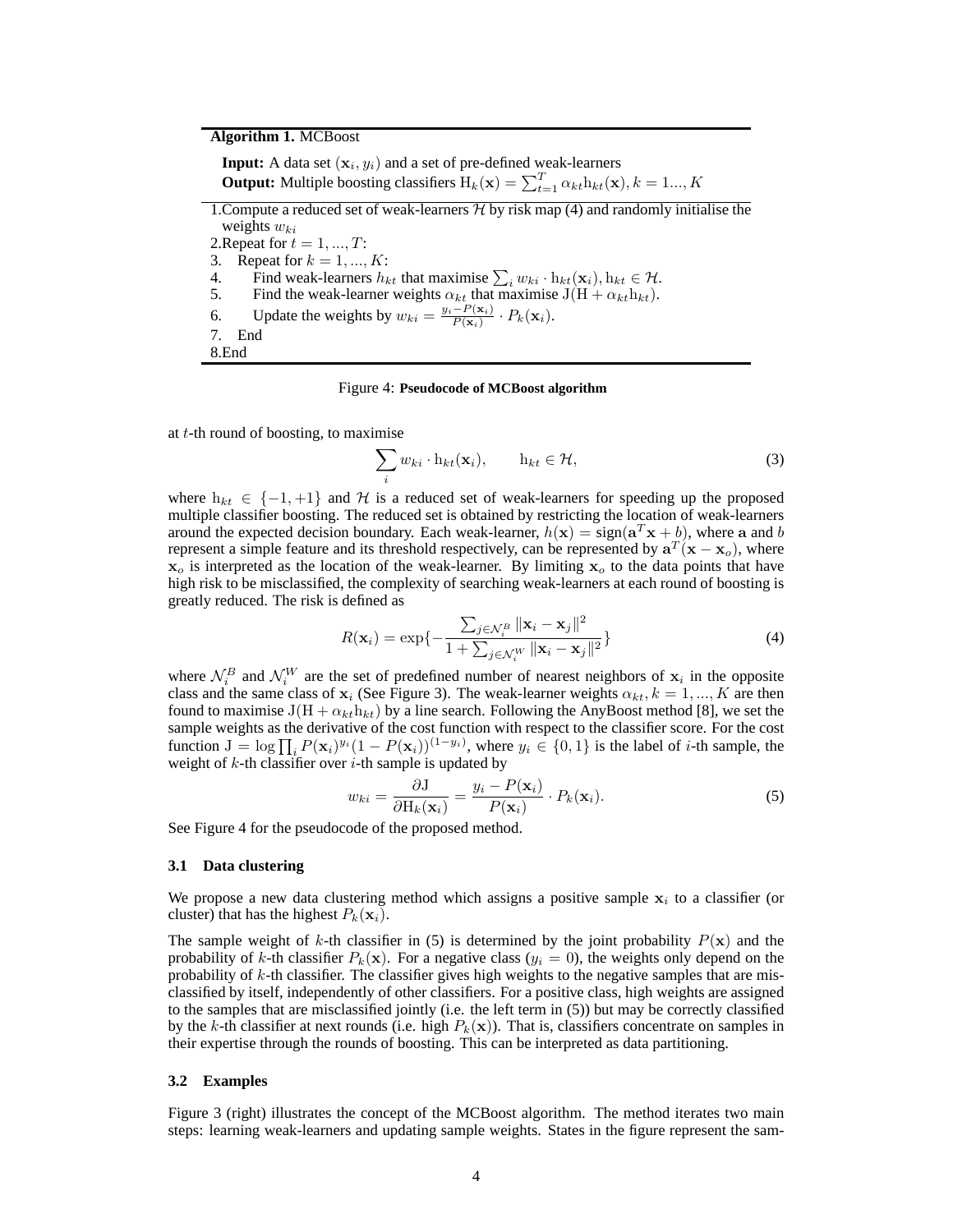

Figure 5: **Example of learning on XOR classification problem.** *For a given random initialisation (three different color blobs in the left), the method learns three classifiers that nicely settle into desired clusters and decision boundaries (middle). The weak-learner weights (right) show the convergence.*

ples that are correctly classified by weak-learners at each step. The sample weighting (5) is represented by data re-allocation. Assume that a positive class has samples of three target clusters denoted by  $A, B$  and  $C$ . Samples of more than two target clusters are initially assigned to every classifier. Weak-learners are found to classify dominant samples (bold letter) in each classifier (step 1). Classifiers then re-assign samples according to their expertise (step 2): Samples  $C$  that are misclassified by all are given more importance (bold letter). Samples  $B$  are moved to the third classifier as the expert on  $B$ . The first classifier learns next weak-learners for classifying sample  $C$  while the second and third classifiers focus on samples A and B respectively (step 3). Similarly, samples  $A, C$  are moved into the respective most experts (step 4) and all re-allocated samples are correctly classified by weak-learners (step 5).

We present an example of XOR classification problems (See Figure 5). The positive class (circle) comprising the three sub-clusters and the negative class (cross) in background make the XOR configuration. Any single or double boosting classifiers, therefore, cannot successfully dichotomise the classes. We exploit vertical or horizontal lines as weak-learners and set the number of classifiers  $K$ to be three. We performed random partitioning of positive samples (shown in the left by three different color blobs) for initialising the sample weights. The final decision boundaries and the tracks of data cluster centres of the three boosting classifiers are shown in the middle. Despite the mixed-up initialisation, the method learns the three classifiers that nicely settle into the target clusters after a bit of jittering in the first few rounds. The weak-learner weights (in the right) show the convergence of the three classifiers. Note that the method does not exploit any distance information between input data points, by which conventional clustering methods can apparently yield the same data clusters in this example. As exemplified in Figure 2, obtaining desired data clusters by conventional ways are, however, difficult in practice. The proposed method works well with random initialisations and desirably exhibits quicker convergence when a better initialisation is given.

### **3.3 Discussion on mixture of experts and future work**

The existing local optimisation method, MoE, suffers from the absence of a good initialisation solution, but has nice properties once a good initialisation exists. We have implemented MoE in the Anyboost framework. The sample probability in MoE is

$$
P(\mathbf{x}_i) = 1/(1 + \exp(-\sum_k Q_k(\mathbf{x}_i) \cdot \mathbf{H}_k(\mathbf{x}_i)))
$$

where  $Q_k(\mathbf{x}_i)$  is the responsibility of k-th classifier over  $\mathbf{x}_i$ . Various clustering methods can define the function  $Q_k(\mathbf{x}_i)$ . By taking the derivative of the cost function, the sample weight of k-th classifier is given as  $w_{ki} = (y_i - P(\mathbf{x}_i)) \cdot Q_k(\mathbf{x}_i)$ . An EM-like algorithm iterates each round of boosting and the update of  $Q_k(x_i)$ . Dynamic selection of local experts helps time-efficient classification as it does not use all experts.

Useful future studies on the MCBoost method include development of a method to automatically determine  $K$ , the number of classifiers. At the moment, we first try a large  $K$  and decide the right number as the number of visually heterogeneous clusters obtained (See Section 4). A post-corrective step of initial weak-learners would be useful for more efficient classification. When the classifiers start from wrong initial clusters and oscillate between clusters until settling down, some initial weak-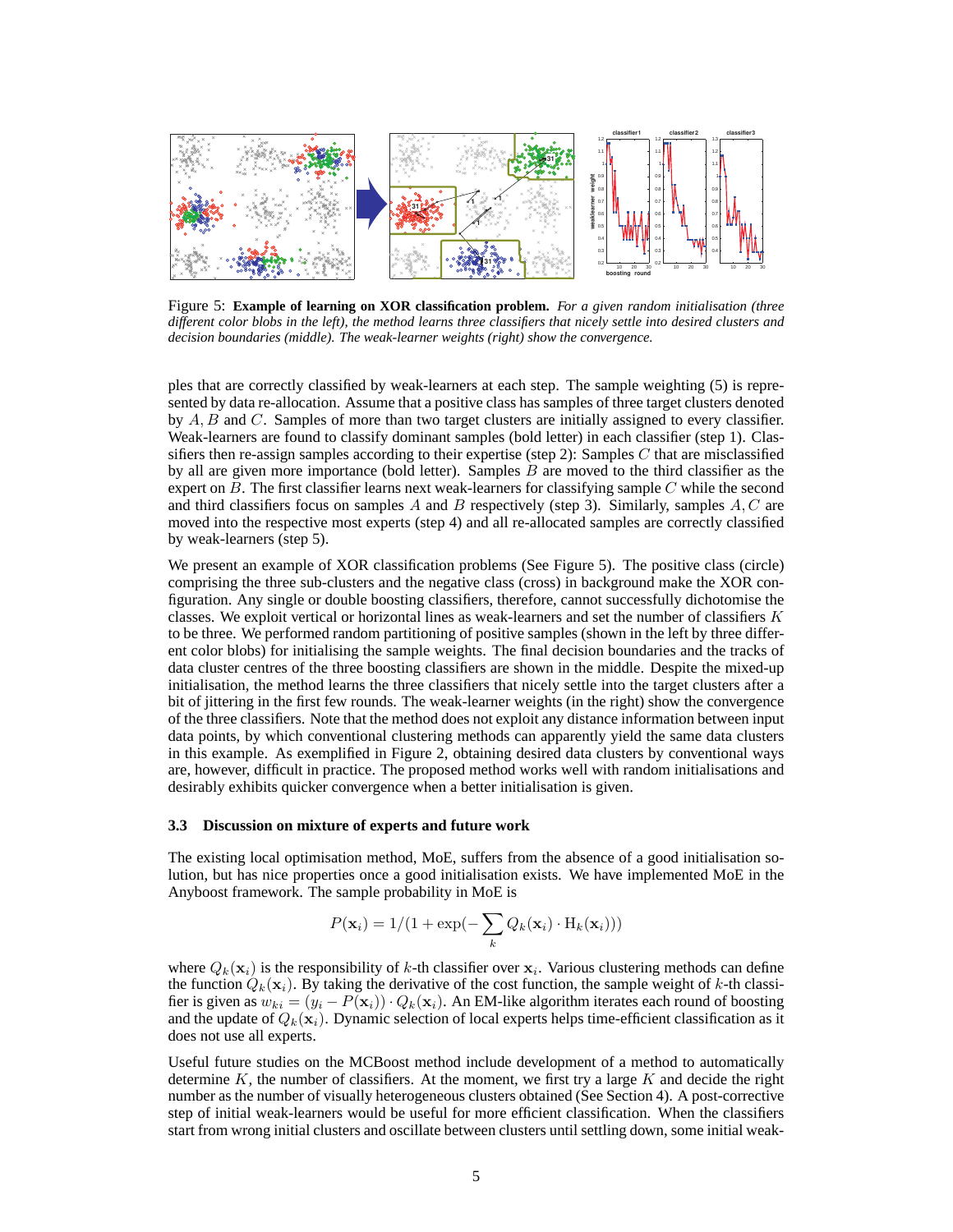

Figure 6: **Perceptual clusters of pedestrian and face images.** *Clusters are found to maximise discrimination power of pedestrian and face images from random images by simple visual features.*

learners are wrong and others may be wasted to make up for the wrong ones. Once the classifiers find right clusters, they exhibit convergence by decreasing the weak-learner weights.

# **4 Experiments**

We performed experiments using a set of INRIA pedestrian data [10] and PIE face data [9]. The INRIA set contains 618 pedestrian images as a positive class and 2436 random images as a negative class in training and 589 pedestrian and 9030 random images in testing. The pedestrian images show wide-variations in background, human pose and shapes, clothes and illuminations (Figure 6). The PIE data set involves 900 face images as a positive class (20 persons, 9 poses and 5 lighting conditions) and 2436 random images as a negative class in training and 900 face and 12180 random images in testing. The 9 poses are distributed form left profile to right profile of face, and the 5 lighting conditions make sharp changes on face appearance as shown in Figure 6. Some facial parts are not visible depending on both pose and illumination. All images are cropped and resized into  $24\times24$  pixel images. A total number of 21780 simple rectangle features (as shown in Figure 1) were exploited.

MCBoost learning was performed with the initial weights that were obtained by the k-means clustering method. Avoiding the case that any of the k-means clusters is too small (or zero) in size has helped quick convergence in the proposed method. We set the portion of high risk data as 20% of total samples for speeding up. The number of classifiers was set as  $K \in \{2, 3, 4, 5\}$  and  $K \in \{3, 5, 7, 9\}$  for the INRIA and PIE data set respectively. For all cases, every classifier converged within 50 boosting rounds.

Figure 6 shows the cluster centers obtained by the proposed method. The object images were partitioned into K clusters (or classifiers) by assigning them to the classifier that has the highest  $P_k(\mathbf{x})$ . For the given pedestrian images, the first three cluster centres look unique and the last two are rather redundant. The three pedestrian clusters obtained are intuitive. They emphasise the direction of intensity changes at contours of the human body as discriminating cues of pedestrian images from random images. It is interesting to see distinction of upper and lower body in the second cluster, which may be due to different clothes. For the PIE data set, the obtained face clusters reflect both pose and illumination changes, which is somewhat different from our initial expectation of getting purely pose-wise clusters as the case in Figure 1. This result is, however, also reasonable when considering the strong illumination conditions that cause shadowing of face parts. For example, frontal faces whose right-half side is not visible by the lighting cannot share any features with those having left-half side not visible. Certain profile faces rather share more facial features (e.g. one eye, eye brow and a half mouth) with the half-shadowed frontal faces, jointly making a cluster. All 9 face clusters seem to capture unique characteristics of the face images.

We have also evaluated the proposed method in terms of classification accuracy. Figure 7 shows false-negative and false-positive curves of MCBoost method and AdaBoost method [7]. We set all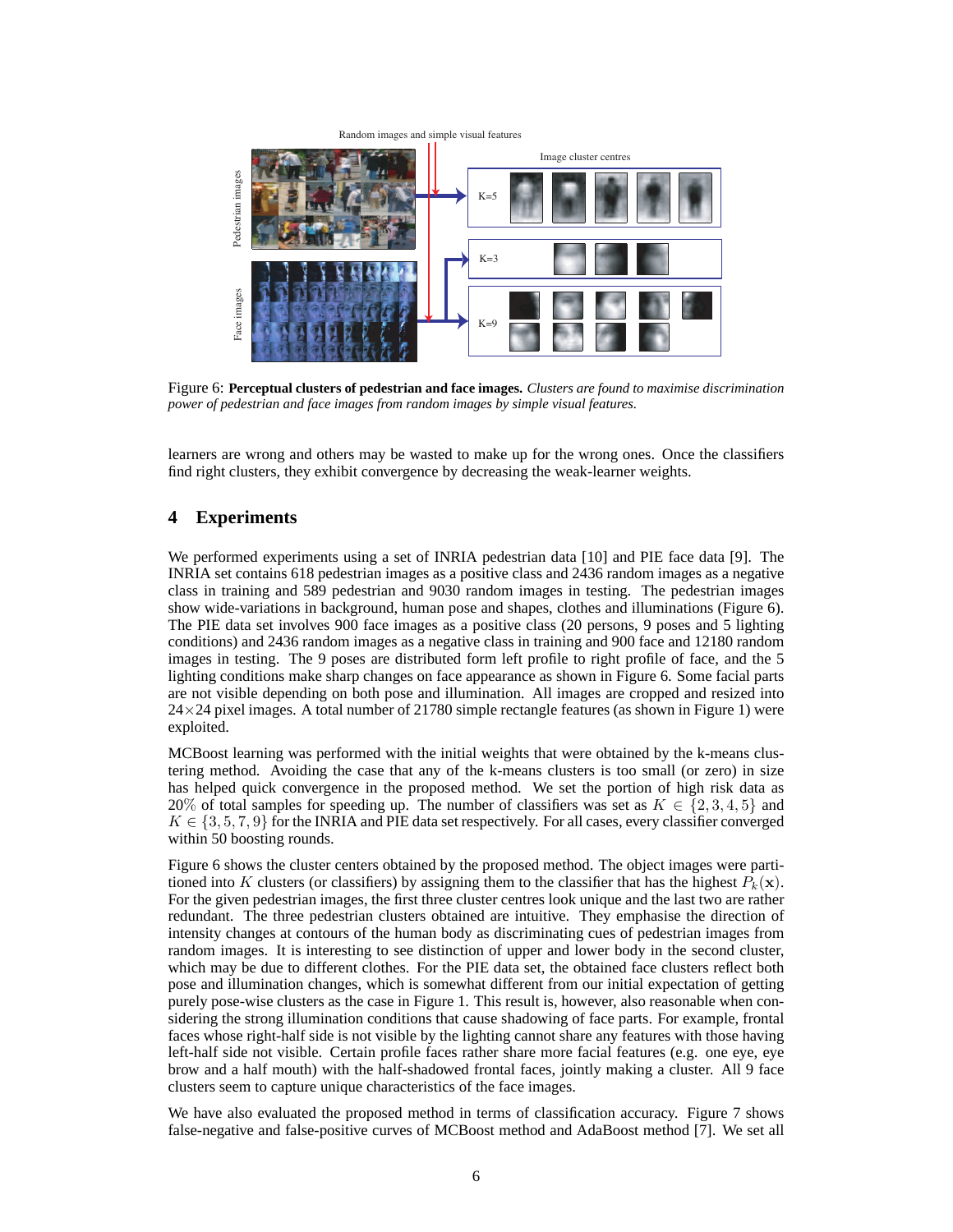

Figure 7: **ROC curves for the pedestrian data (top four) and face data (bottom four).** *MCBoost significantly outperformed AdaBoost method for both data sets and different cluster numbers* K*. MCBoost is also much superior to AdaBoost method learnt with manual pose label (bottom right).*

conditions (e.g. number of weak-learners) equivalent in both methods. The k-means clustering method was applied to positive samples. Boosting classifiers were individually learnt by the positive samples of each cluster and all negative samples in AdaBoost method. The clusters obtained by the k-means method were exploited as the initialisation in MCBoost method. For the PIE data set, we also performed data partitioning by the manual pose label and learnt boosting classifiers separately for each pose in AdaBoost method. For both pedestrian and face experiments and all different number of classifiers K, MCBoost significantly outperformed AdaBoost method by finding optimal data clusters and associated feature sets. Our method is also much superior to the Adaboost learnt with manual pose labels (bottom right).

In the AdaBoost method, increasing number of clusters deteriorated the accuracy for the pedestrian data, whereas it increased the performance for the face data. This may be explained by the number of meaningful data clusters. We observed in Figure 6 that there are only three heterogenous pedestrian clusters while there are more than nine face clusters. In general, a smaller number of positive samples in each classifier (i.e. a larger  $K$ ) causes performance degradation, if it is not counteracted



Figure 8: **Example pedestrian detection result.**

by finding meaningful clusters. We deduce, by a similar reason, that the performance of our method was not much boosted when the number of classifiers was increased (although it tended to gradually improve the accuracy for both data sets).

Figure 8 shows an example pedestrian detection result. Scanning the example image yields a total number of 172,277 image patches to classify. Our method ran in 3.6 seconds by non-optimised Matlab codes in a 3GHz CPU PC.

## **5 Conclusions**

We have introduced a discriminative co-clustering problem of images and visual features and have proposed a method of multiple classifier boosting called MCBoost. It simultaneously learns image clusters and boosting classifiers, each of which has expertise on an image cluster. The method works well with either random initialisation or initialisation by conventional unsupervised clustering